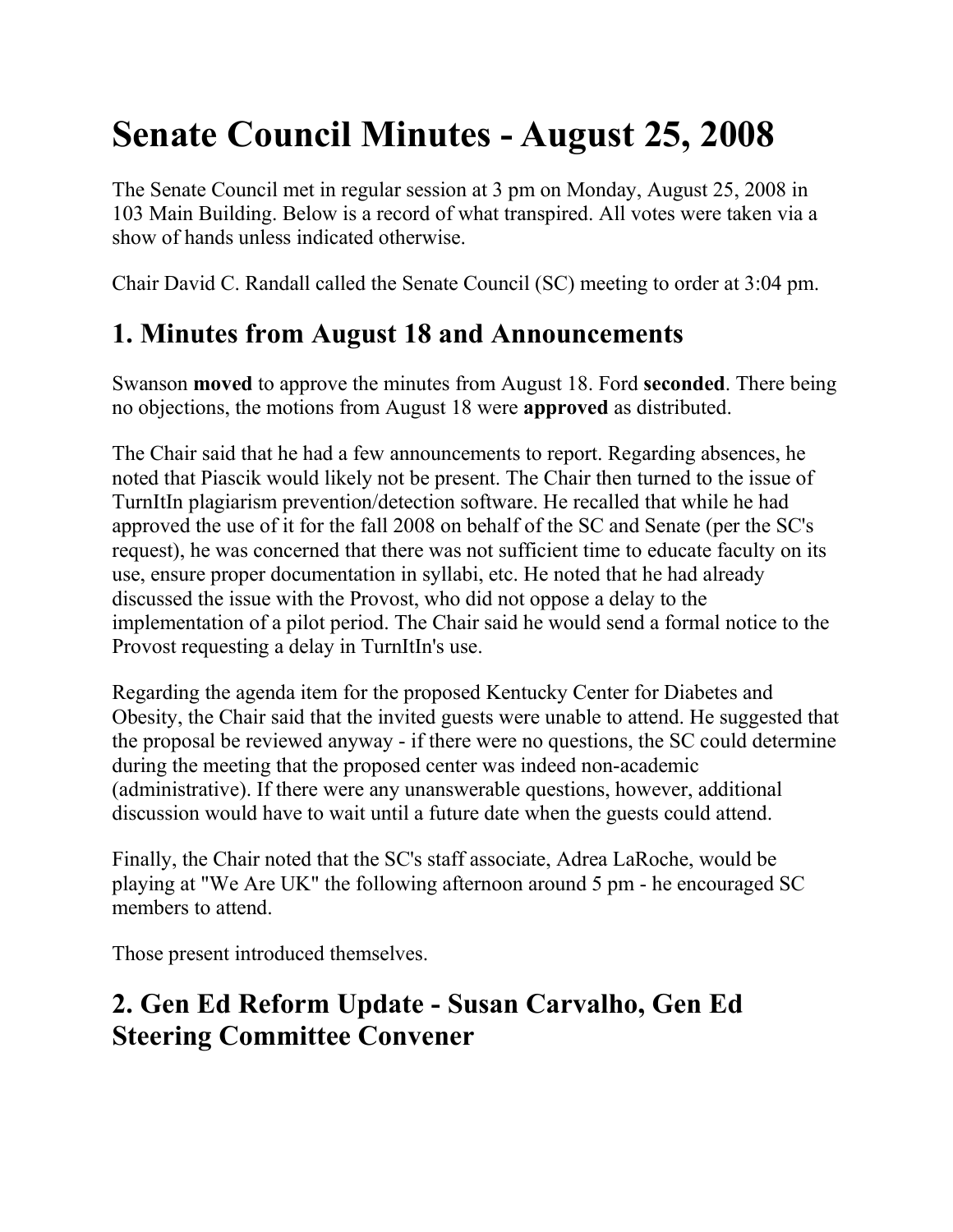The Chair invited the convener of the General Education Reform Steering Committee (Susan Carvalho) to address the SC.

Guest Carvalho and Guest (Dean) Blackwell engaged SC members and Provost's Liaison Greissman in a lengthy discussion of how and when the issue of gen ed reform should be placed on a Senate agenda.

It was ultimately agreed upon by those present to have an informational session regarding gen ed at the September Senate meeting. Additionally, there was agreement that barring any unforeseen circumstances, there would be a first reading on the Learning Outcomes in November, to be followed by a December vote. In the spring a more substantive proposal, perhaps with courses, would be on a Senate agenda for a vote, perhaps March, with a second reading in April.

The Chair made it clear that the SC was not approving any dates, but merely planning a schedule under the assumption that there would be something reasonable from the Gen Ed Reform Steering Committee to review.

Carvalho noted that the overall plan was (assuming appropriate Senate approvals were received) to have a very small pilot run of the "new" gen ed in fall 2009, with implementation in 2010. That would also allow faculty the entire 2009-2010 academic year to create and modify courses.

The Chair thanked Carvalho and Dean Blackwell for attending.

## **3. Proposed Change to the Calendar - Reading Period**

The Chair invited Bob Grossman to explain his proposal to create a "reading period" prior to final exam week. Guest Grossman did so, after which SC members engaged in discussion.

Post-discussion, there was agreement that the proposal had merit and should be reviewed by an appropriate committee. The Chair said that he would think about possible committee members and a chair, and would return to the SC in September with suggestions. He agreed that it would be necessary to include administrative staff (Student Affairs, Registrar, etc.) and students in the committee's composition.

#### **4. Proposed Changes to Health Care Colleges Student Professional Behavior Code**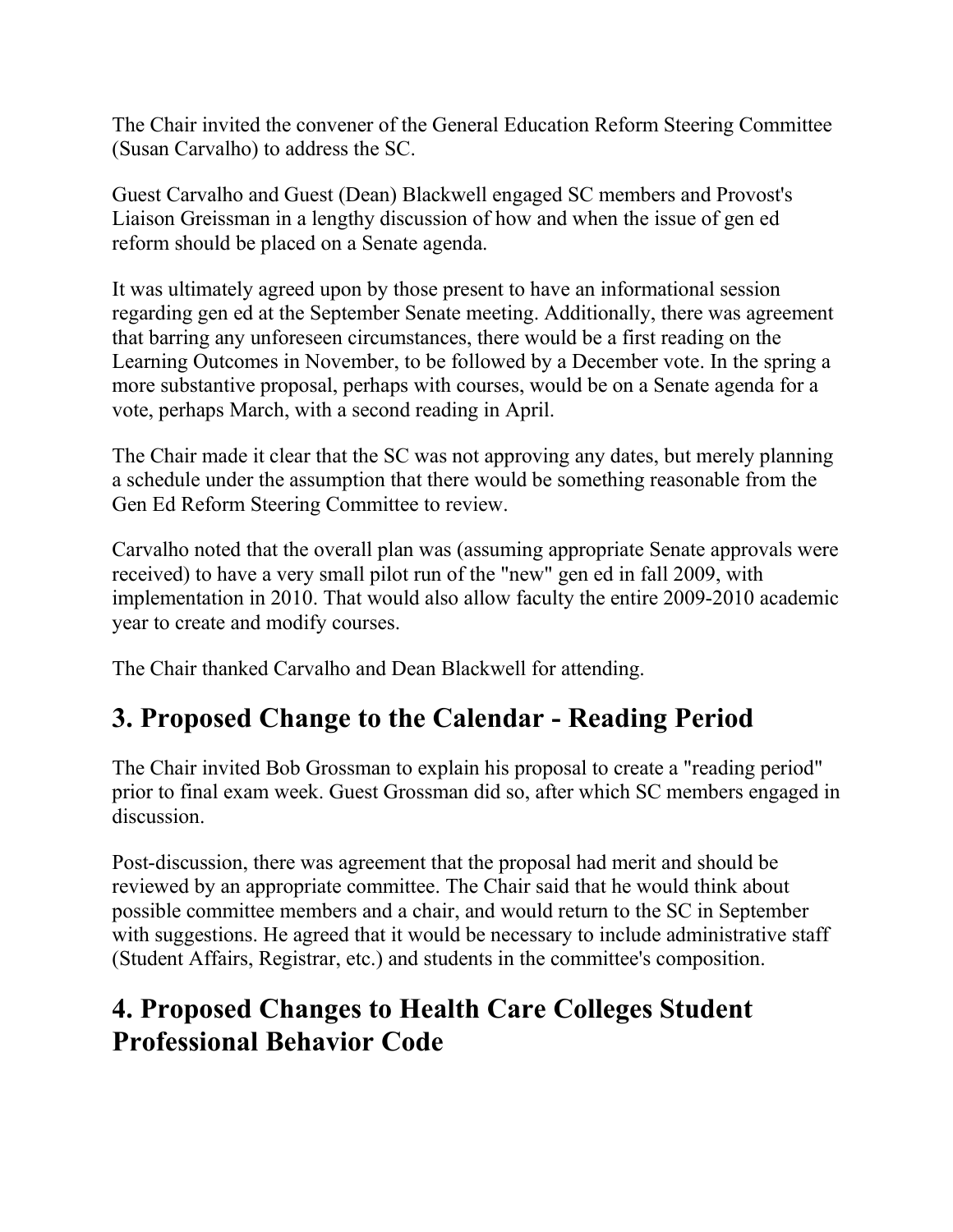The Chair introduced the agenda item, noting that it was scheduled to go to the Senate in September for a second reading and vote.

Greissman offered an overview of the major changes made to the document over the summer: 1. an increased emphasis on the fact that prohibited behaviors were those behaviors affecting students' professional activities; and clear language noting that issues related to academic offenses would continue to be dealt with by the University Appeals Board.

After a relatively brief discussion, Wood **moved** to approve the proposed changes to the Health Care Colleges Student Professional Behavior Code and send it to the Senate with a positive recommendation and the earliest possible effective date. Aken **seconded**. A **vote** was taken and the motion **passed** with six in favor and one abstaining.

#### **5. Proposed New Administrative Center - Kentucky Center for Obesity and Diabetes**

The Chair explained that the purpose of discussing the proposed new Kentucky Center for Diabetes and Obesity (KCDO) was to confirm that the KCDO was an administrative center and not an academic center. The Chair reminded SC members that if any questions arose, the matter would need to be postponed until attendance of the contact persons.

Wood wondered why the KCDO was described as an administrative center instead of a research center. There being no easy answer to her question, it was determined that the discussion would be postponed until a future date.

#### **6. Tentative Senate Agenda for September 8, 2008**

SC members looked over the tentative agenda. Michael asked that he be allowed to give an announcement about the deadline for completing college elections for senators - the Chair agreed.

There were no objections to the proposed agenda.

The meeting was adjourned at 4:45 pm.

Respectfully submitted by David C. Randall,

Senate Council Chair